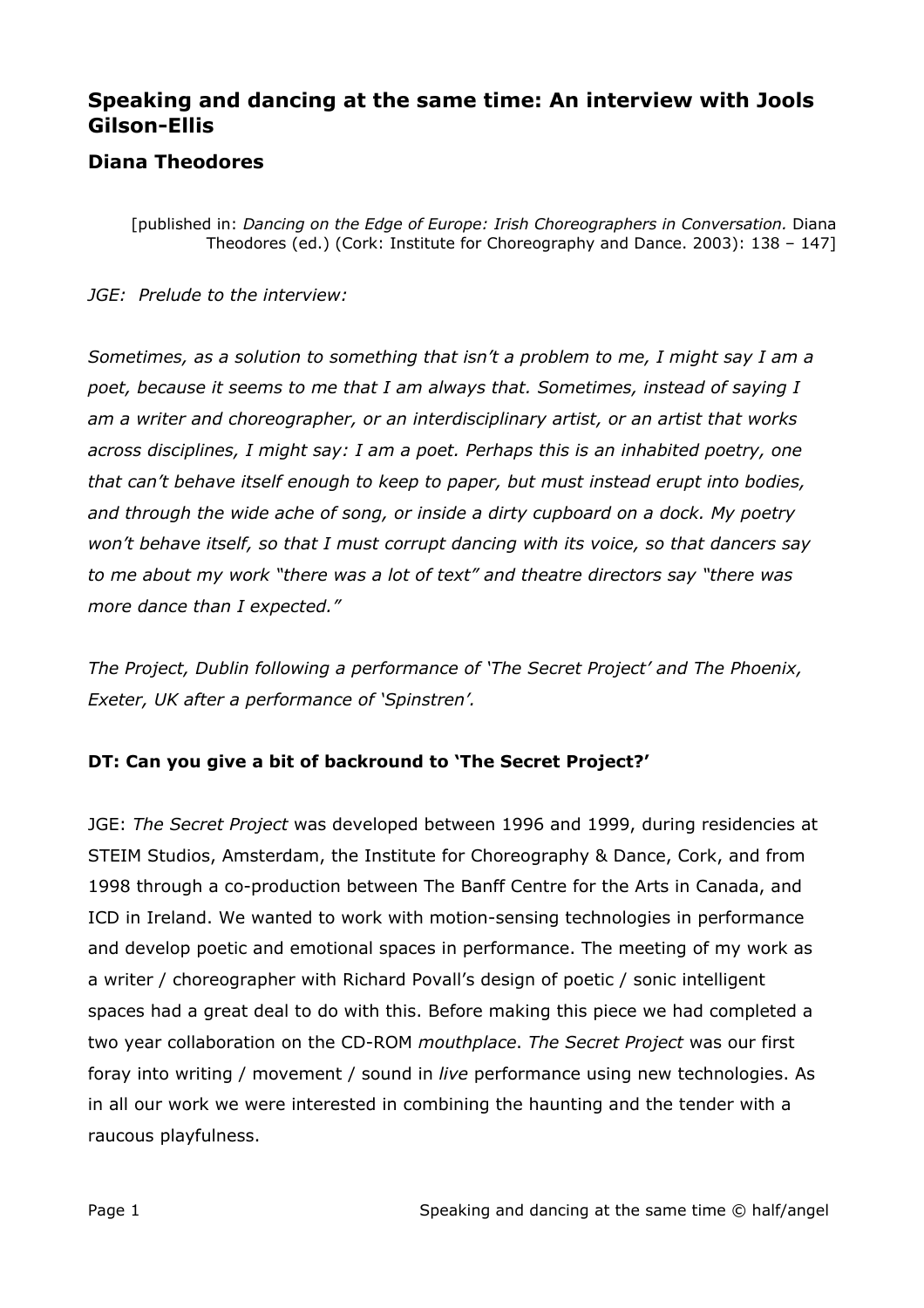#### **DT: Can you elaborate on this notion of creating 'intelligent spaces'?**

JGE: Richard and I want to make spaces that are emotionally driven, and sensitive in particular ways. We want to use these technologies to conjure ghosts, and not just any ghosts, but ones designed to be intelligent in specific ways. The term 'intelligent' used in relation to these technologies, is simply more up to date than the term 'interactive.' During the 1990s, the term 'interactive' meant that you could have some kind of relationship with this digital system; you could affect it, and (hopefully) it might affect you back. The term 'intelligent' in relation to newer systems, is intended to suggest a more nuanced relationship, - that these systems have an 'intelligence' of sorts. It doesn't mean that they're clever, because they're often not (laugh), it just means you've programmed them with a certain kind of liveliness.

## **DT: Your collaboration with Richard still seems a bit mysterious, a real 'secret project.' How does it actually work?**

JGE: (laugh) It does? Richard is a composer and digital artist. He's makes all the sound and video, and designs the intelligent systems. I do all the writing and the choreography, but we collaborate on all aspects of the work to some degree. We've worked together for eight years, and we're both married to other people, which may be why we've continued to work together for so long!

#### **DT: Does Richard respond to your writing? Is that where it starts?**

JGE: Yes, that's often where it starts, although many of the ideas for *The Secret Project* came from working with the digital environments. *Spinstren* began with the written text. Sometimes it happens that we start with a text, and then it ends up as a section with no text at all. 'Red Top' from *Spinstren* was like that. This was a text about singing, and we both loved it, but we couldn't find a way for it to work in performance, until I finally realised that I didn't want a description of singing, I wanted singing. In the final piece 'Red Top' is a singing section, performed in an intelligent environment to make my voice / body plural. Richard and I collaborated closely on developing this. We are always interested in how bodies can be extended by technologies in unusual ways. We are not interested in technology for its own sake, only for what alchemy we might conjure with it.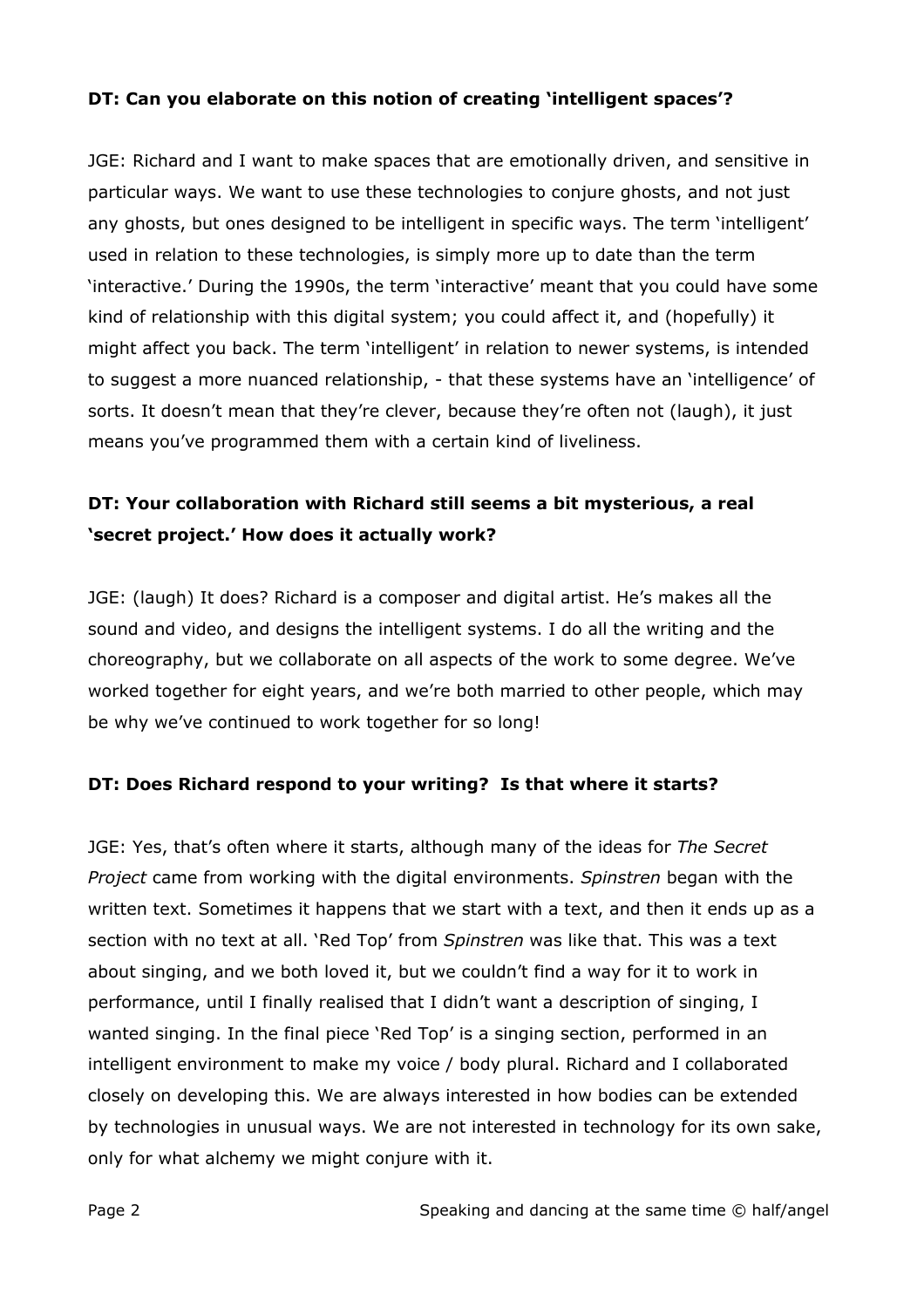**DT: In his reviews of your work Michael Seaver talks about the link between the physicality of writing and dance. I'm interested in talking a bit about the notion of the choreographer as writer.**

JGE: I think they have very similar processes. Writing, for me, is always a process of finding something emotionally quite crafted. I usually write and choreograph at the same time, and writing is always a physical act for me, but it's an emotionally physical act, rather than something that's danced out of me. It's a physical / aural / oral thing to me. In the process of writing, I am already uttering it, already mapping it physically. The thing that I am always interested in, is speaking and moving at the same time – the pressing of text into flesh and of flesh into text. It seems to me that in so many dance pieces, a space is made for text to happen on its own terms, rather than really wrestling with the physicality of utterance in a time of movement. Utterance is just another kind of physical gesture…What I mean is that a powerful sense of the physical body informs my writing process. Perhaps this is true of all good writers, but as a writer / choreographer, it means that this inherent fleshliness is a resource in the process of choreography. I don't only write for dancing, but I hope my writing would always move in the reader like a choreography.

## **DT: Do you have any particular preparations for writing? Do you create certain conditions for the kind of performance writing you do?**

JGE: No. It's always happened at the same time or just before going into rehearsal… I feel like so much of the writing that I've worked on has just fallen out of me.

## **DT: Does the movement fall out of you in the same way that the writing falls out of you, when you're 'in the faith?'**

Page 3 Speaking and dancing at the same time © half/angel JGE: If I am on my own it can, yes, but with others present – no, I'm more intimidated! No one can get in between my head and my computer screen, in the way that a group of dancers waiting for choreography can come between your private impulses and making them material. I've traversed so many worlds from theatre to installation work, and *The Secret Project* was the first major dance work that I made, even though I had been making performance for years. But if I let go of that fear, then yes, it does fall out of me. But because it falls, I can lose it (laugh) and I find that with voice too, with singing and harmonies, which I've been playing with more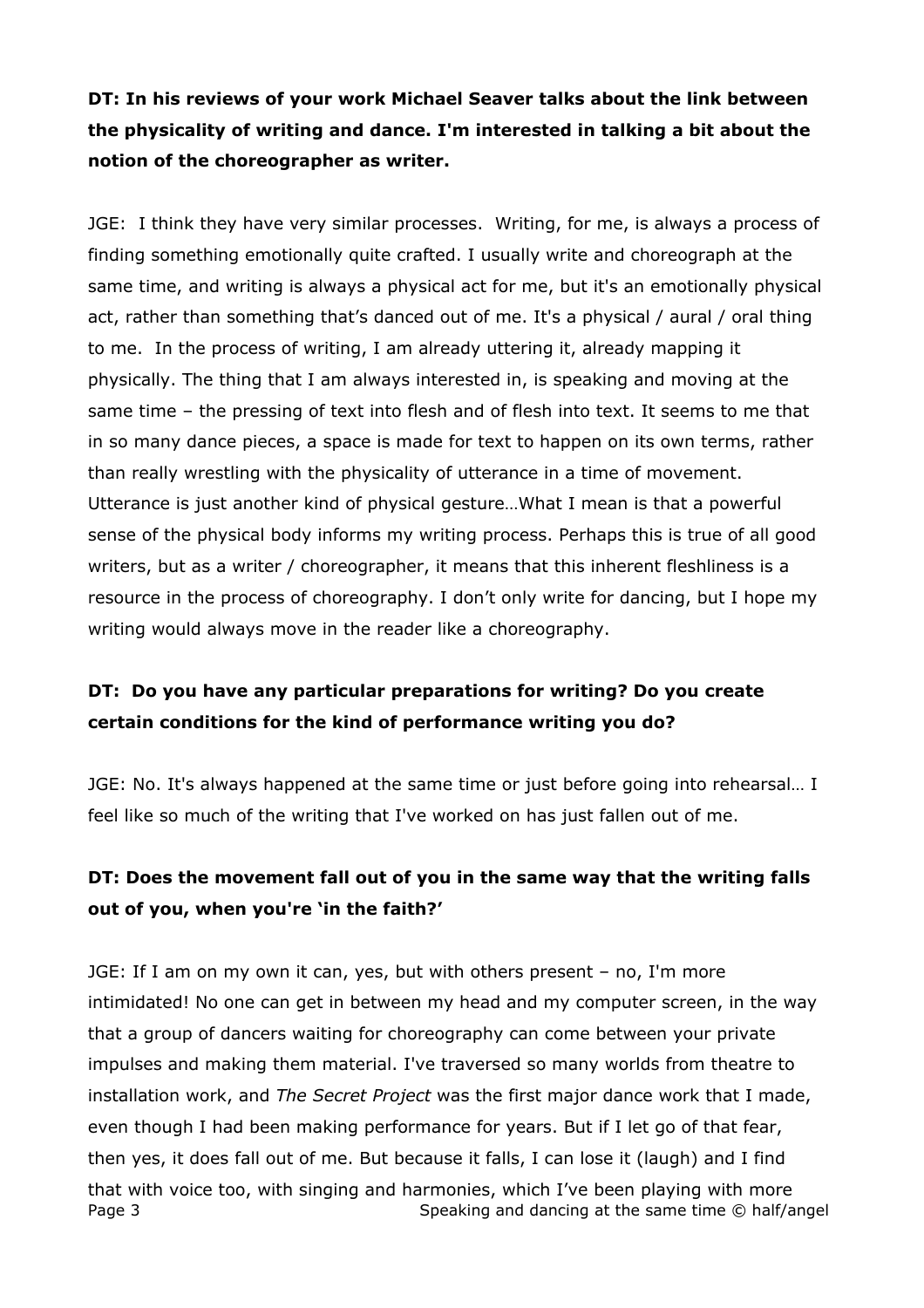and more. I can always make them up but never remember them …and obviously that's the difference with writing… if you've written it - it's there.

#### **DT: How do you remember movement?**

JGE: I find it very hard. If I'm working with other dancers it's more straight forward because they remember it and they tell me what I did!

## **DT: Let's talk about working with dancers. At what stage did you bring Cindy (Cummings) and Mary (Nunan) into '***The Secret Project?*

JGE: Richard and I had worked for some years on this piece before they came in. I had already performed some of the solos at various festivals in Canada and the US. I asked Cindy and Mary because I wanted to work with women who were choreographers in their own right, and who were interested in working experimentally. I loved working with them – they brought a confidence, sensitivity and sense of humour I wouldn't have found in younger dancers. One of my abiding memories of working with Mary was her voice work in Irish. This was partly a translation of one of my poems ('Out Loud') and partly improvised language developed by Mary, used in an interactive environment. This meant that Mary used her voice live, but also that her movement triggered pre-recorded samples of her voice uttering a similar pool of Irish language… It is a poem I wrote, translated by Mary into Irish, uttered by her, and choreographed by me. Mary does a 'caught butterfly' dance in the space of her own voice, fluttering inside the sound of darcahthus (darkness), and taking her series of shiver- jumps as she whispers 'puca!' (ghost)… she tangles language with movement, so that we lose a clear distinction between when she is speaking live before us, and what she spoke into a microphone months before. Presence becomes complicated. She haunts us by haunting herself into believing in ghosts.

# **DT: There's an extraordinary sense in this work that it is a world ordered by breath. The breath sound quite literally surrounds and envelops the audience and seems to motivate everything that happens.**

Page 4 Speaking and dancing at the same time © half/angel JGE: The breath is like a map, it's a route into . . . it's a route into the living being of another person. I hesitate to talk about it because the only kinds of language I find available to me are overly spiritual. On the one hand, I want to use that kind of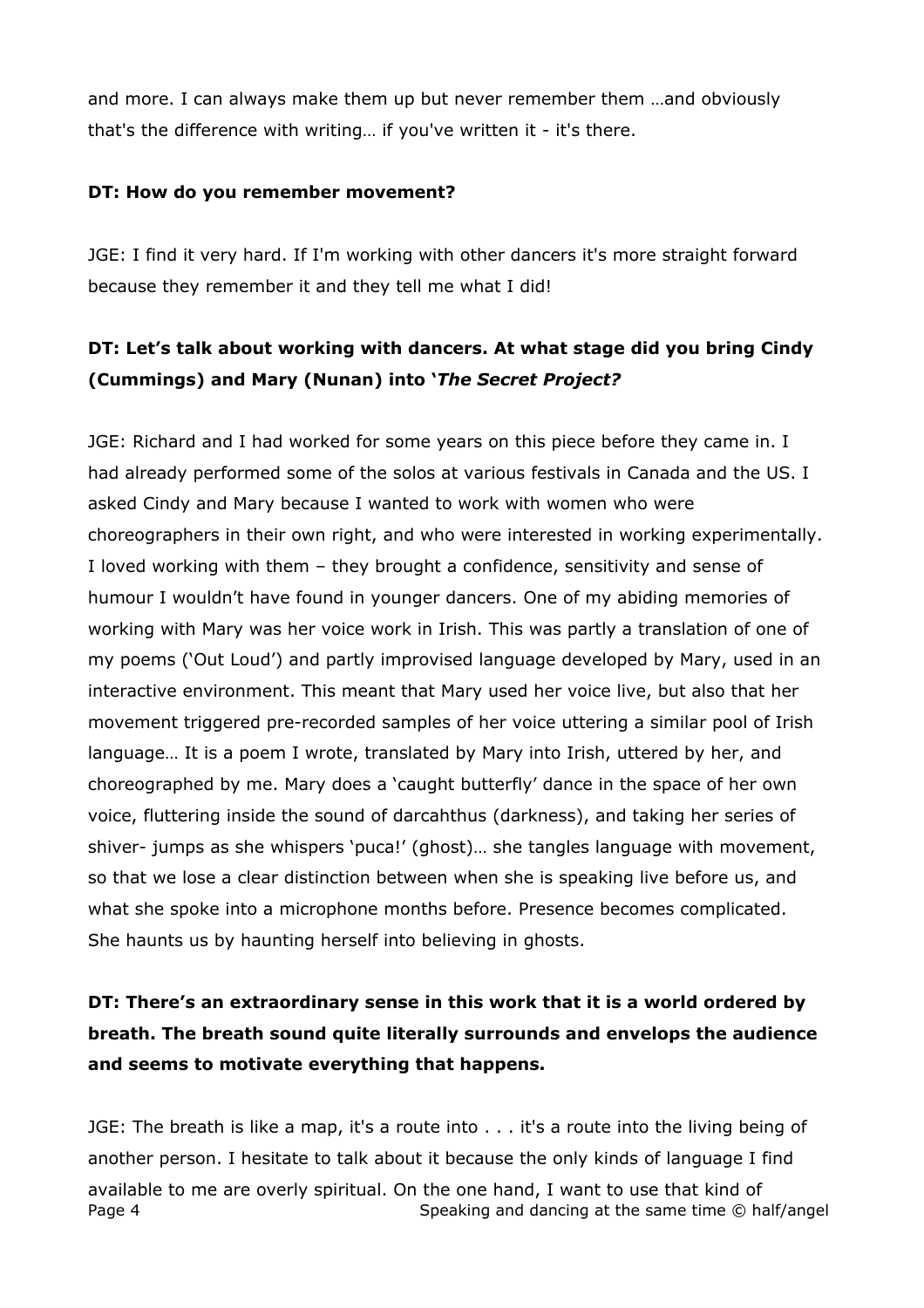language, and on the other I don't, because this is something quite material as well as spiritual. As movers, the movement of breath is the absolute key to wanting to watch a dancer or not. I also think it's the key to writing, often there isn't breath in writing and I know it is in mine.

# **DT: The work throws up a lot of questions about ways of 'hearing' and 'reading' this 'movement-soundscape.'** *The Secret Project* **opens in pitch blackness, and then we hear the sound of breath. It's very dramatic and of course very physical.**

JGE: Yes. I often find sound, and particularly the spoken voice, more compelling than the visual. . . . You have to be separate from something to see it, but sound surrounds you. Seeing and hearing have profoundly different relationships to the body in this way. In dance we *look* at bodies, often from a distance. I want to make a hearing, a sounding, that makes us *look* at such bodies differently – a kind of architecture of listening. In feminist theory sight and looking are associated with masculinity and hearing / sound with femininity, and I want to resist such a difference, and revel in it. In 'breath,' the opening piece of *The Secret Project,* I was fascinated by trying to capture an emotional place and not making it sentimental, but also not shirking the emotional intensity of it either. I think breath work in performance is in danger of this… if it is not performed well the emotional intensity is so much that all people can do is just go 'whoa!' You need to give people space to enter into the work, and it can be a very tenuous, compelling, difficult place to which you invite them.

## **DT: And your work does take audiences into unexpected places. Can you talk a little about your site-specific work?**

Page 5 Speaking and dancing at the same time © half/angel JGE: Last year I was commissioned by the National Sculpture Factory in Cork to do a site specific installation on the old docks in the city (*underbreath* 2002). The work of moving people into the site of the Bonded Warehouses and designing how they were able to look, involved developing processes of unlocking cupboards so that the audience might gaze at steel etchings of found text (the seizing of two cacti by customs officers, descriptions of how to measure the amount of brandy in a barrel etc.). This is not a profoundly different thing than moving dancers around a theatre space, and asking them to speak my poetry, Here, I move an audience, I bring them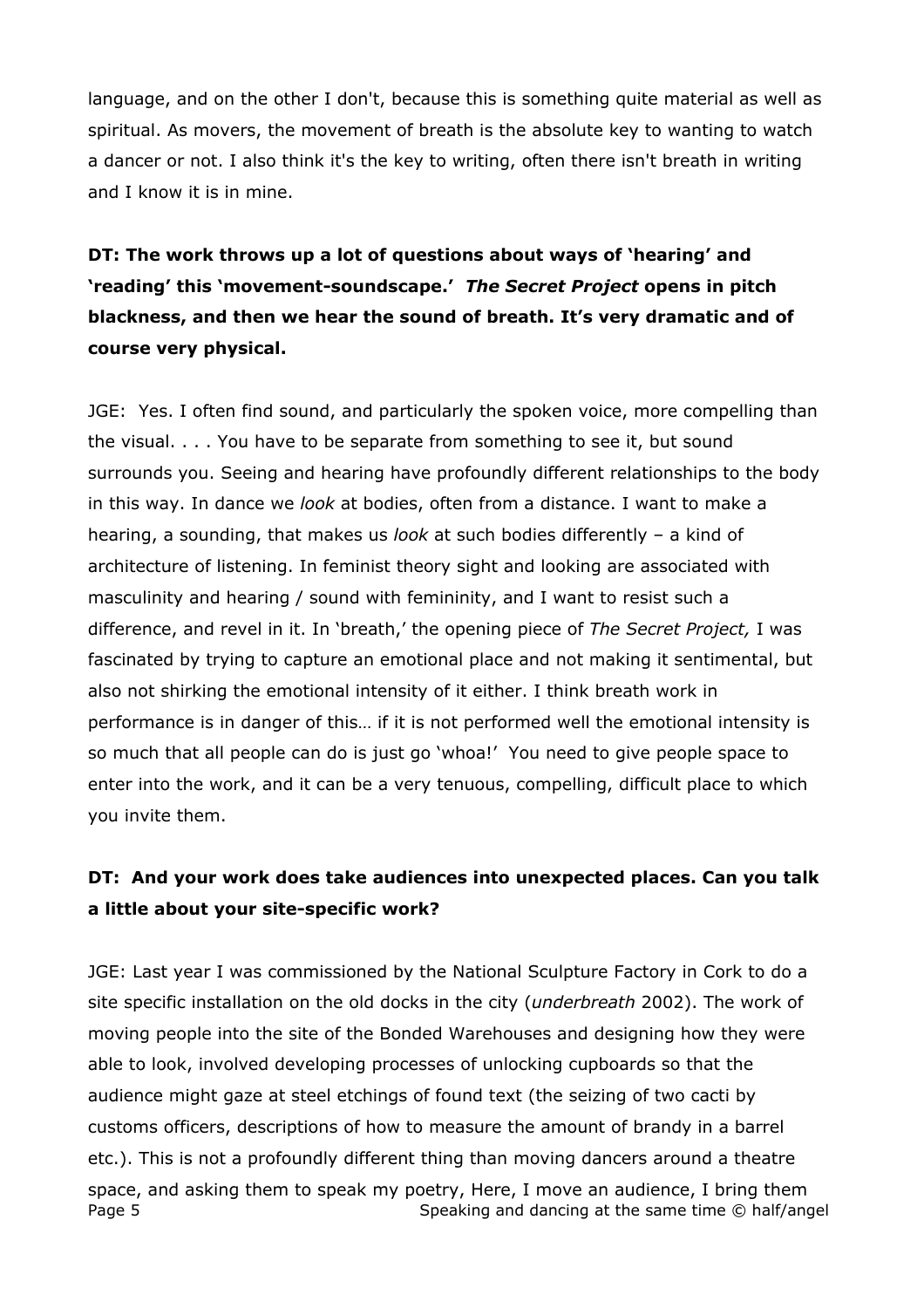to a space in the city that they are surprised they've not been to before. And because they must un-lock narrow cupboards from a ring of keys, they have to come very close to the building and look inside its cavities, but they will also stand back, and often wonder at the  $19<sup>th</sup>$  century architecture; the low skirted roof above wooden struts, and the river flowing on two sides.

## **DT: Do you find making work for ordinary, proscenium venues limiting, given your work in performance art and installation?**

JGE: Different disciplines have different languages and ways of presenting work. Dance is largely an industry based on selling 60 minutes of choreography to venues. *The Secret Project* (1999) and *Spinstren* (2002) were both pieces made for traditional theatre spaces. Both these works were made as moving pictures, framed by a (real or implied) proscenium arch, and actually, I liked this discipline. These works have to be able to tour as well, which adds other limitation to the possibilities of experimentation. What is hard, is that if you make work in different disciplines, your entire energy isn't focused on raising your profile in one of them. So, for example, when it gets to booking a tour for a dance theatre piece, our work might not be as well known as it might be, because we only make dance theatre every few years, and our other output might be installation or sound work…But most of my recent arts council funding has come through the Multi-Disciplinary route, which has resolved some of the confusion detailed above, and feels more genuinely appropriate to the kind of work I make).

#### *JGE Postscript:*

Page 6 Speaking and dancing at the same time © half/angel *The meeting of writing and dancing in my choreography, and the performance work of half/angel is largely (but not only) through the voice. Since 2001, I have studied Roy Hart voice practices in the UK, France and elsewhere. I spent six weeks in Paris studying full-time at the beginning of 2003. I chose this particular voice practise because it is very physically based, and explores a wide range of sound making, partly through resisting the classical idea of vocal ranges. This work feels very much in process, but I have found ways to sing / sound in new physical places; I literally have 'new' voices. These are discoveries about internal and external space. Such work is a sounding cartography; a more detailed mapping of the body, and for a choreographer / dancer, this is a revelation. I am beginning to develop practices which involve moving and singing at the same time. For myself and for half/angel, we don't know where this work will lead us, but it is moving us in a new and rich direction. I heard*